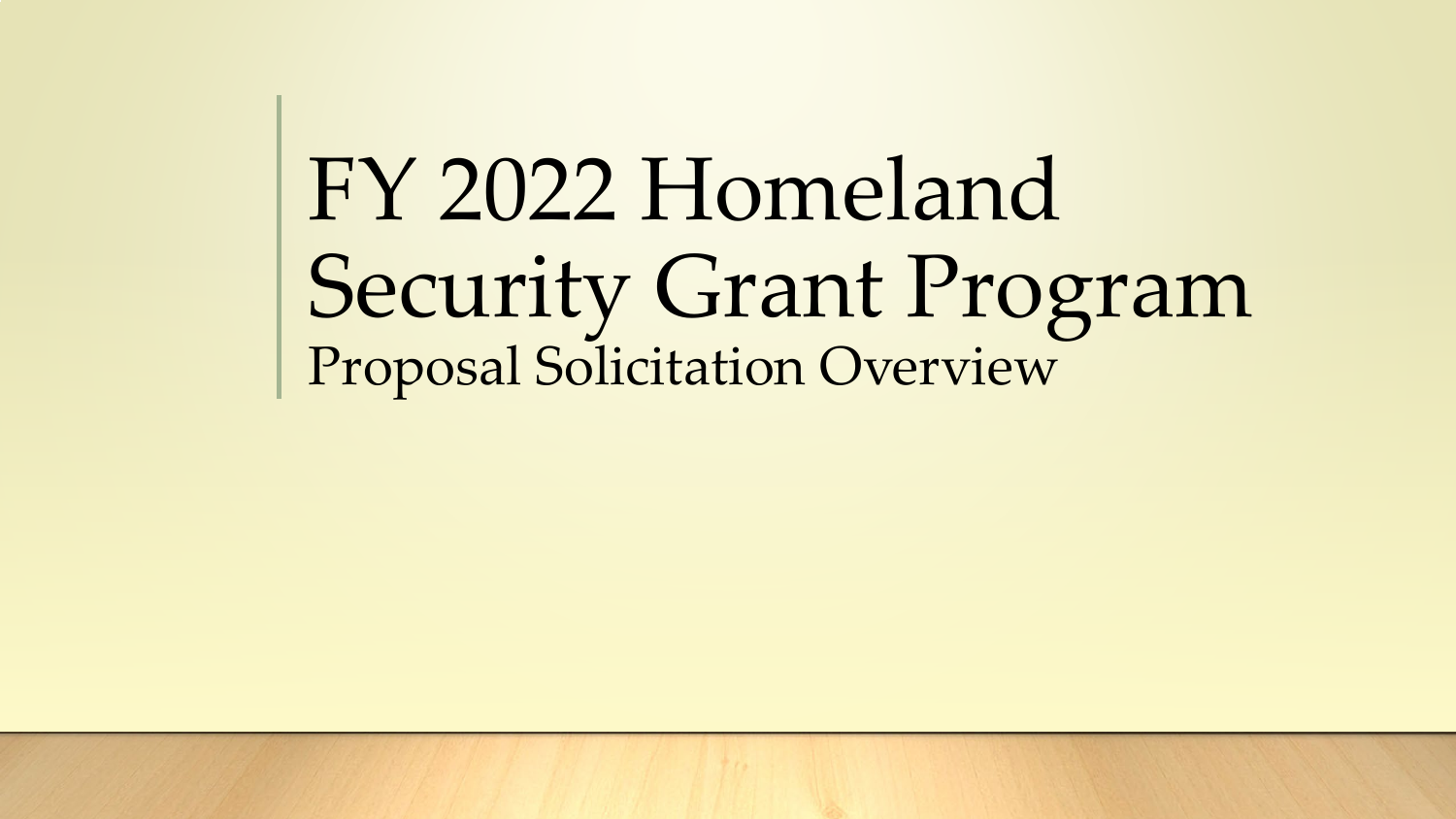#### Homeland Security Grant Program

- The purpose of the Homeland Security Grant Program is to support projects that:
	- "Prevent terrorism and other catastrophic events, and to prepare the Nation for the threats and hazards that pose the greatest threat to the security of the United States."
- All projects must:
	- Prevent a threatened or actual act of terrorism
	- Protect citizens, residents, visitors, and assets against the threats that pose the greatest risk to the security of the United States
	- Mitigate the loss of life and property by lessening the impact of future catastrophic events
	- Respond quickly to save lives, protect property and the environment, and meet basic human needs in the aftermath of a disaster, and/or
	- Recover through a focus on the timely restoration, strengthening, accessibility and revitalization of infrastructure, housing, and a sustainable economy, as well as the health, social, cultural, historic, and environmental fabric of communities affected by a catastrophic incident.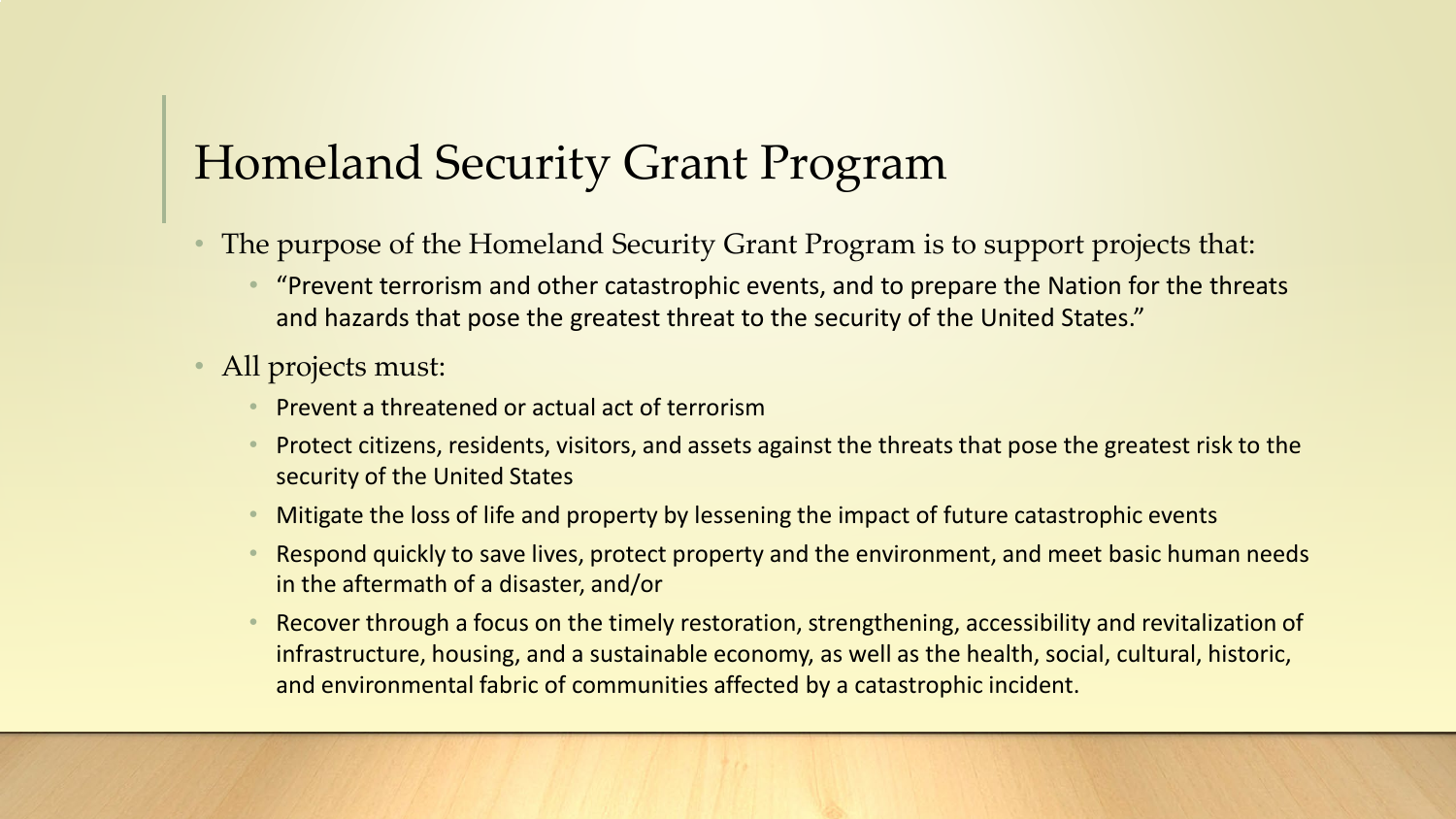## HSGP Program Guidelines

- Our total award will be approximately \$4.6 million
- The whole grant will have a three-year period of performance
- 80% of the award must be passed on to local agencies
- 30% of the total award must be used for law enforcement purposes
- Must meet funding allocations for the National Priority Areas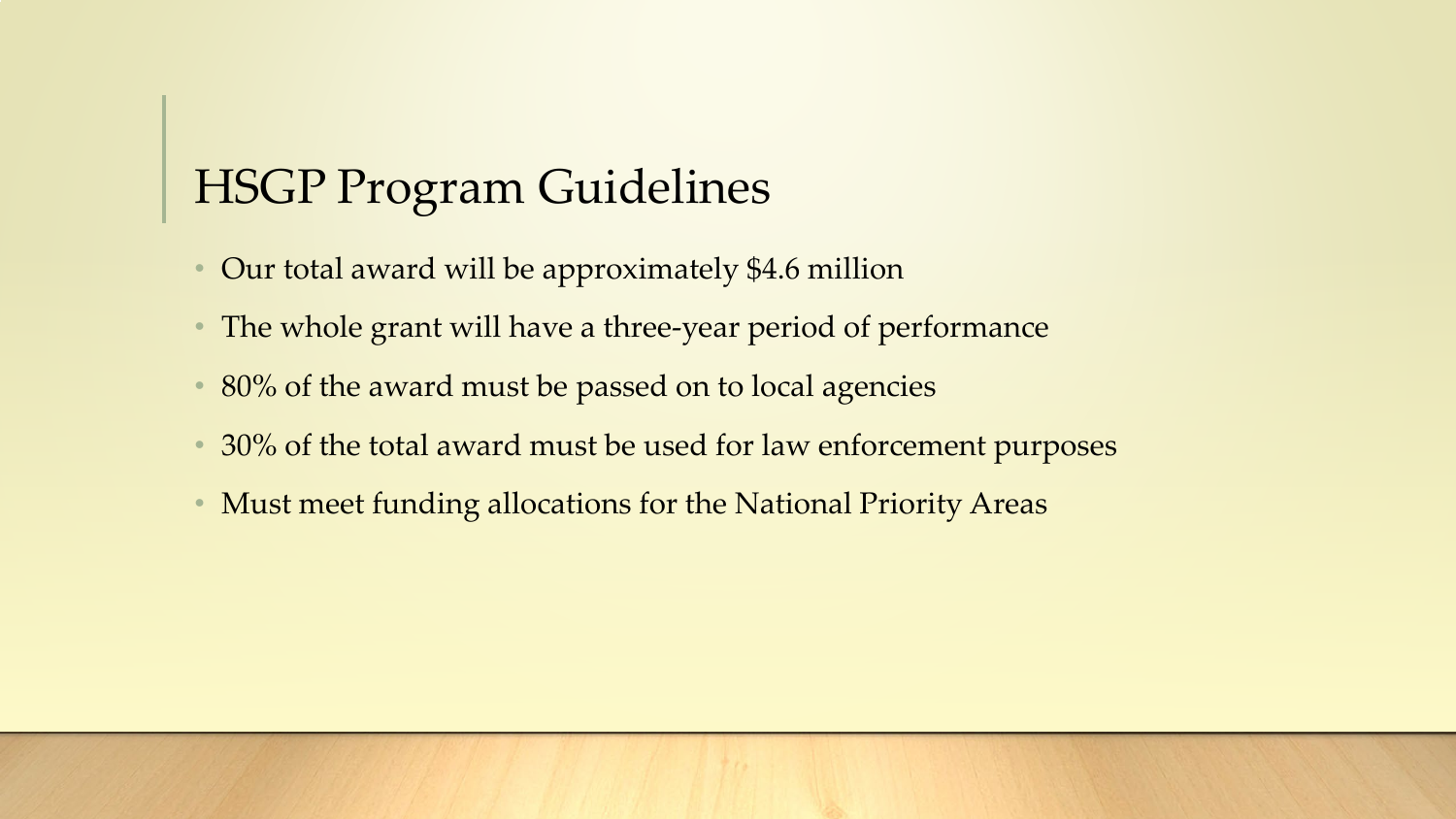#### Priorities

#### National Priority Areas

- **Protecting Soft Targets & Crowded Spaces**
- Intelligence & Information Sharing
- Combating Domestic Violent Extremism
- Cybersecurity
- Enhancing Community Preparedness & Resilience
- Election Security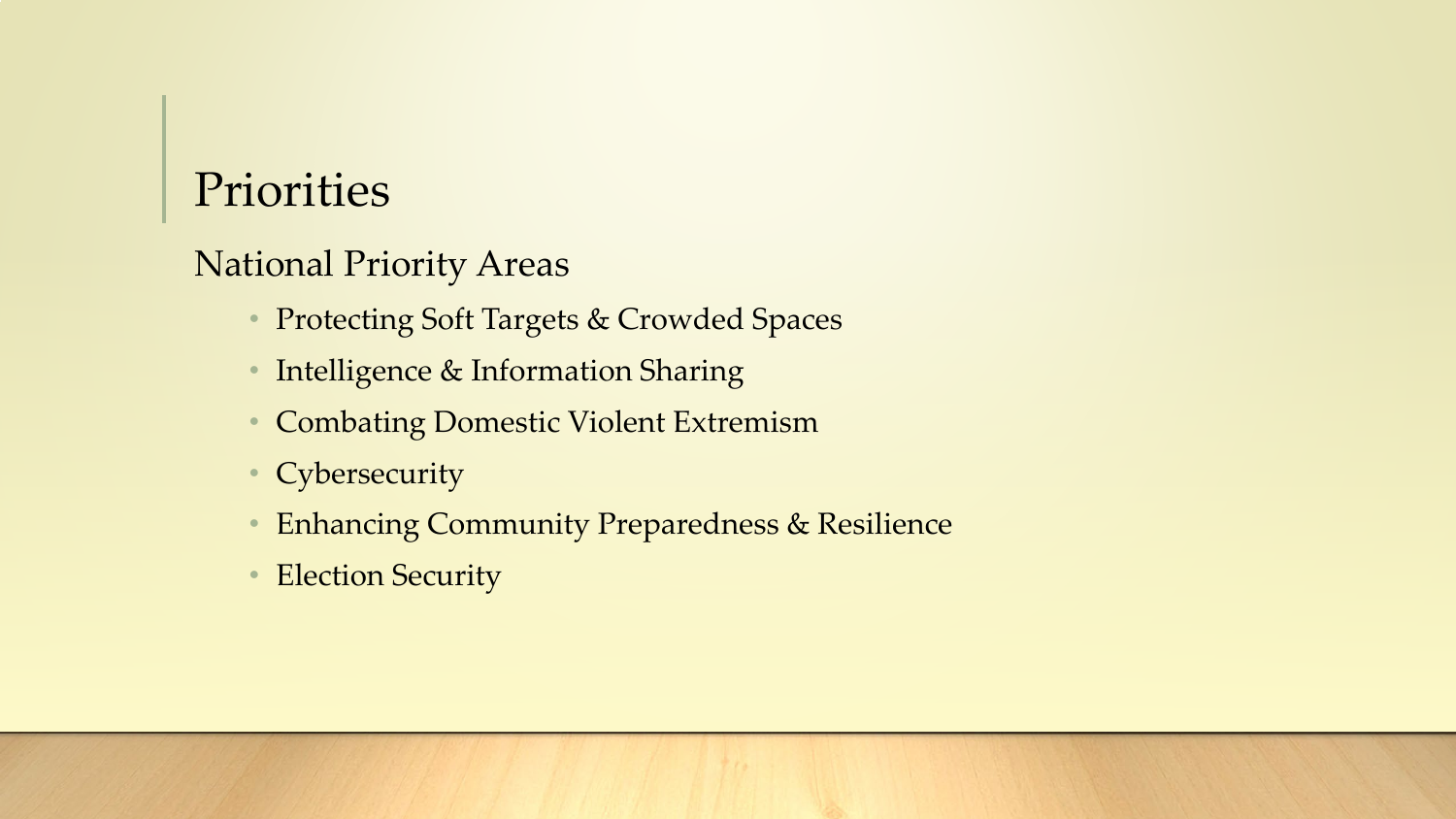#### State Priorities

- Law Enforcement Specialized Teams
- Forensic Analysis and Attribution
- SIRN network access and equipment
- Point of Dispensing/Distribution Management resources
- Stop the Bleed resources
- Regional Response Team training and equipment
- Community/Public notification and warning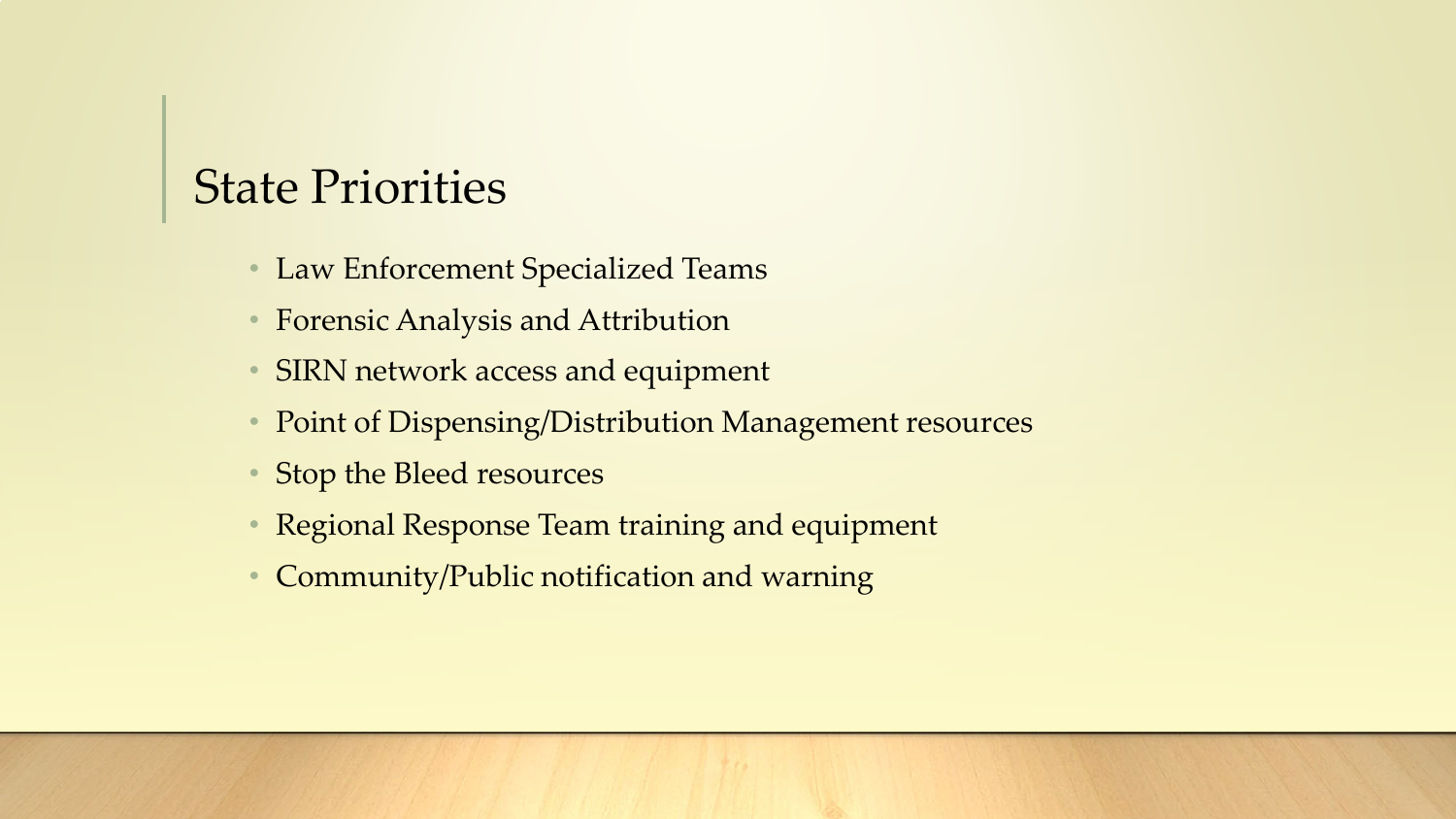#### Other Allowable Uses

- HSGP funding is eligible to be used for a wide variety of projects, so long as it meets the overall program purposes.
- All equipment purchased must be on the FEMA Authorized Equipment List (AEL) and show as allowable for SHSP.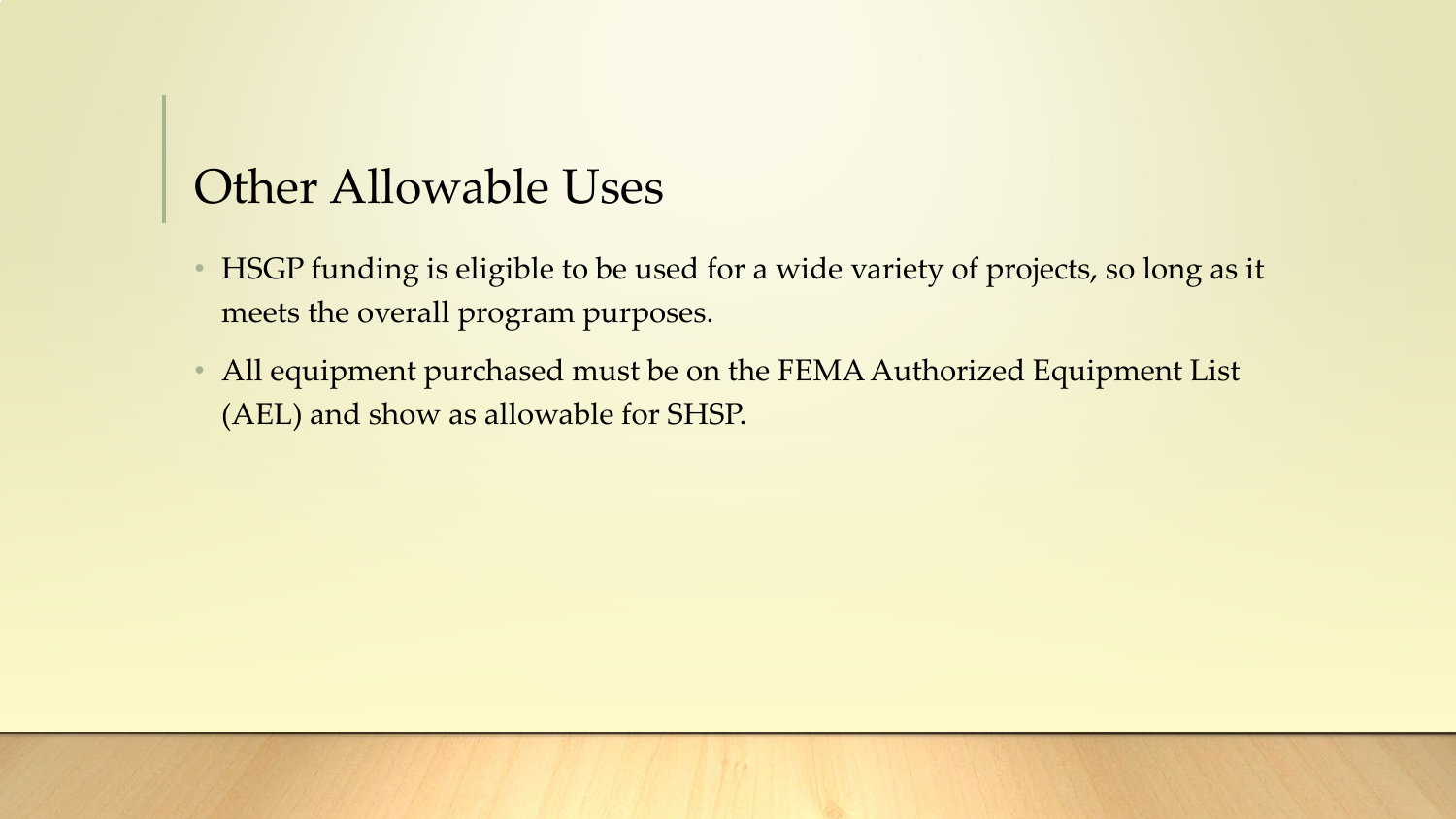## Proposal Development

- Each submitted project should have a coversheet; an overview of the project which outlines what is specifically to be done through the project (separate page of narrative); adequate justification; and convey an estimated cost of the project
- Additional documentation can be included such as price quotes to convey and clarify the purpose, approach, or cost of the project
- We have intentionally made the proposal requirements minimal to encourage the submission of projects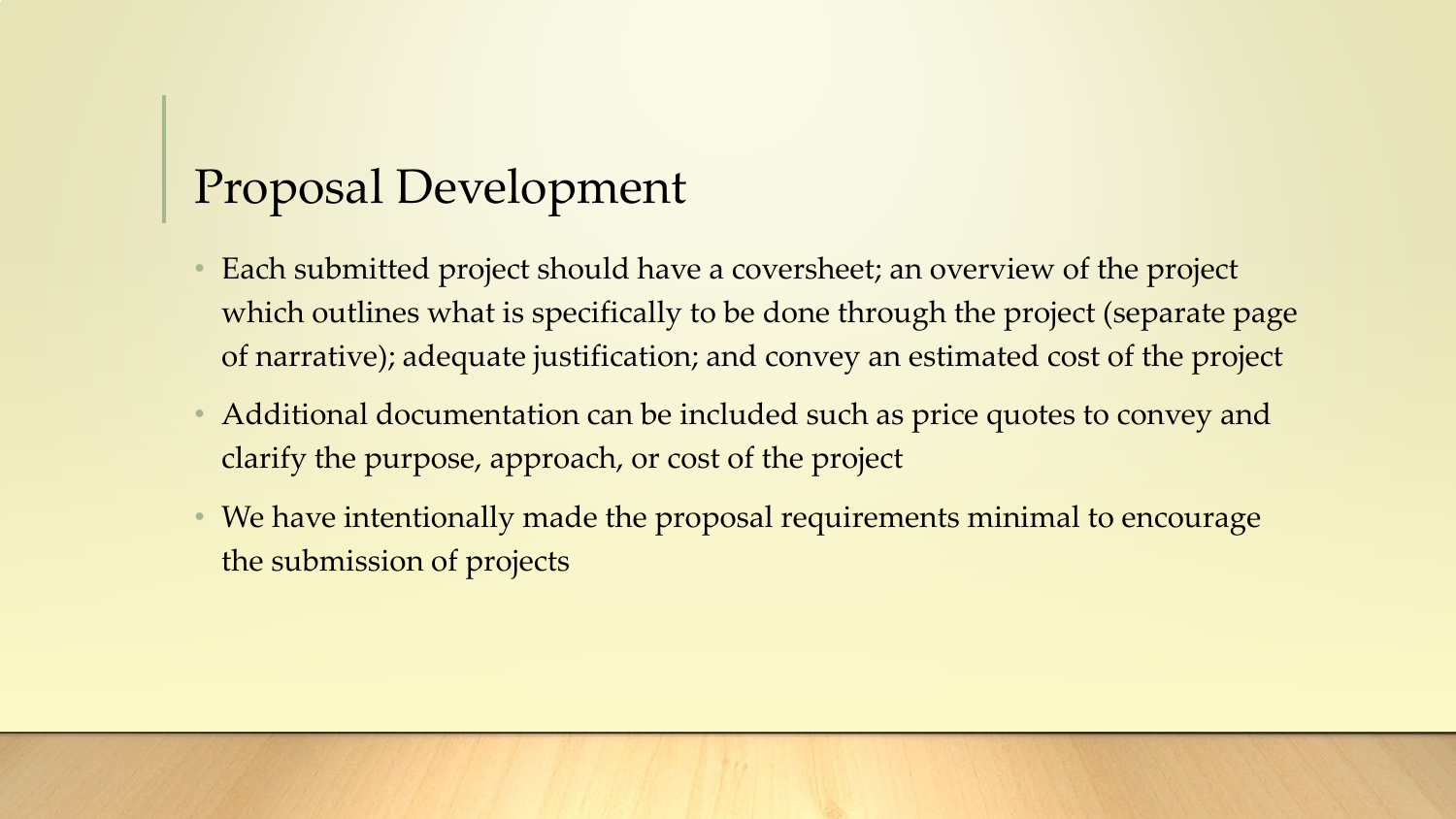# Proposal

- **Coversheet**
- Narrative
	- Project Description
	- Justification
	- Estimated Cost
- Supplemental Documentation
	- Quotes
	- Additional information to give context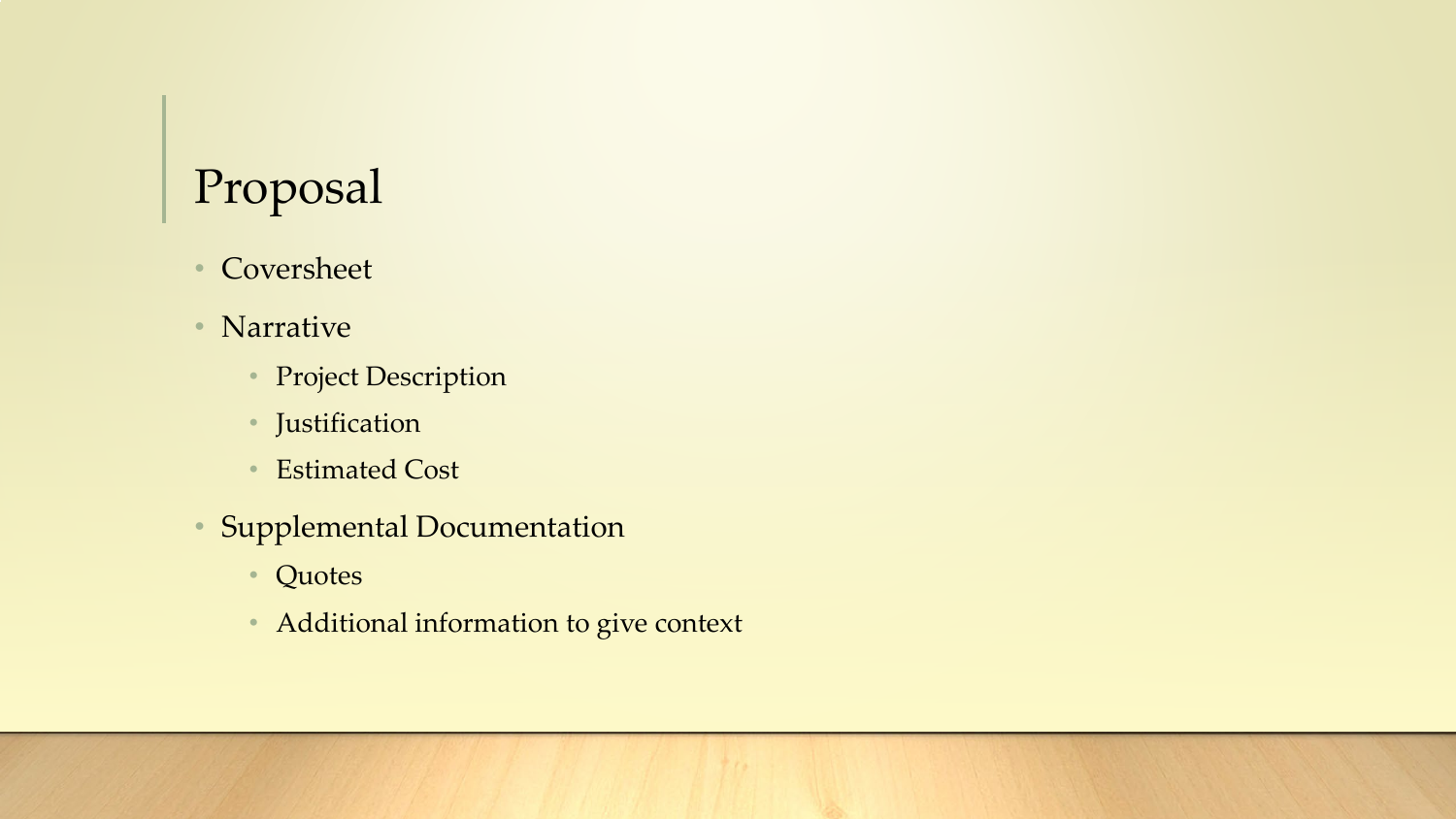## Proposal Submission

- Each proposal should be submitted separately to the **[HSSAA@wv.gov](mailto:HSSAA@wv.gov)** mailbox.
- Proposals from local agencies and organizations should be copied to the WV EMD Area Liaison (Contact information is included on the regional map.)
- An acknowledgement email will be sent to confirm receipt.
- Proposals should be submitted by Friday, April 15<sup>th</sup>.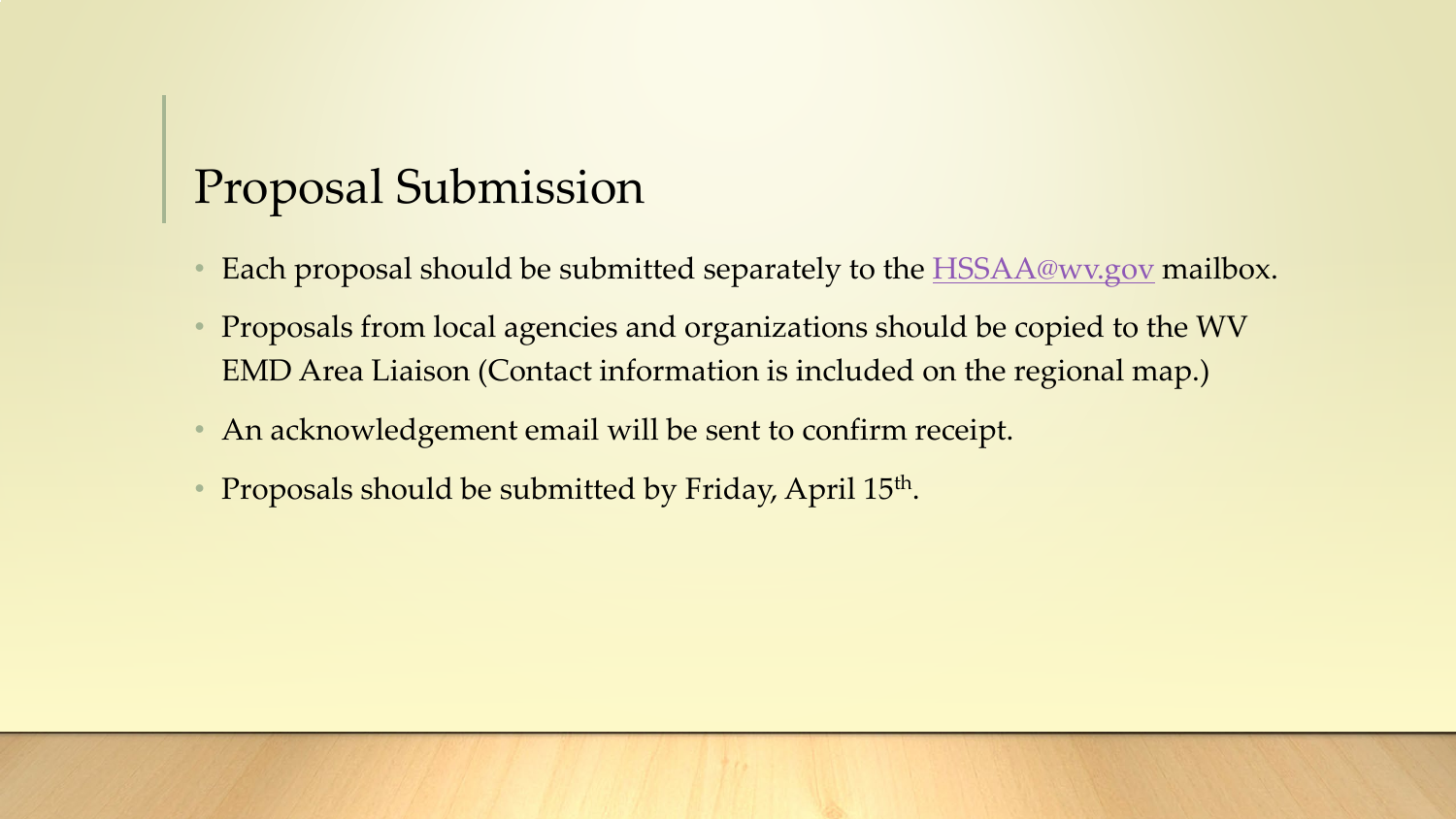### Important Points

- Every proposal will be reviewed and evaluated.
- Funding not available until October 2022.
- Each piece of equipment must be vetted to the FEMA Authorized Equipment List.
- Multiple submissions are allowable from the same organization. Please submit via separate emails.
- All recipients must have a wvOASIS vendor ID and a Unique Entity Identifier from the federal government. We will assist in obtaining these.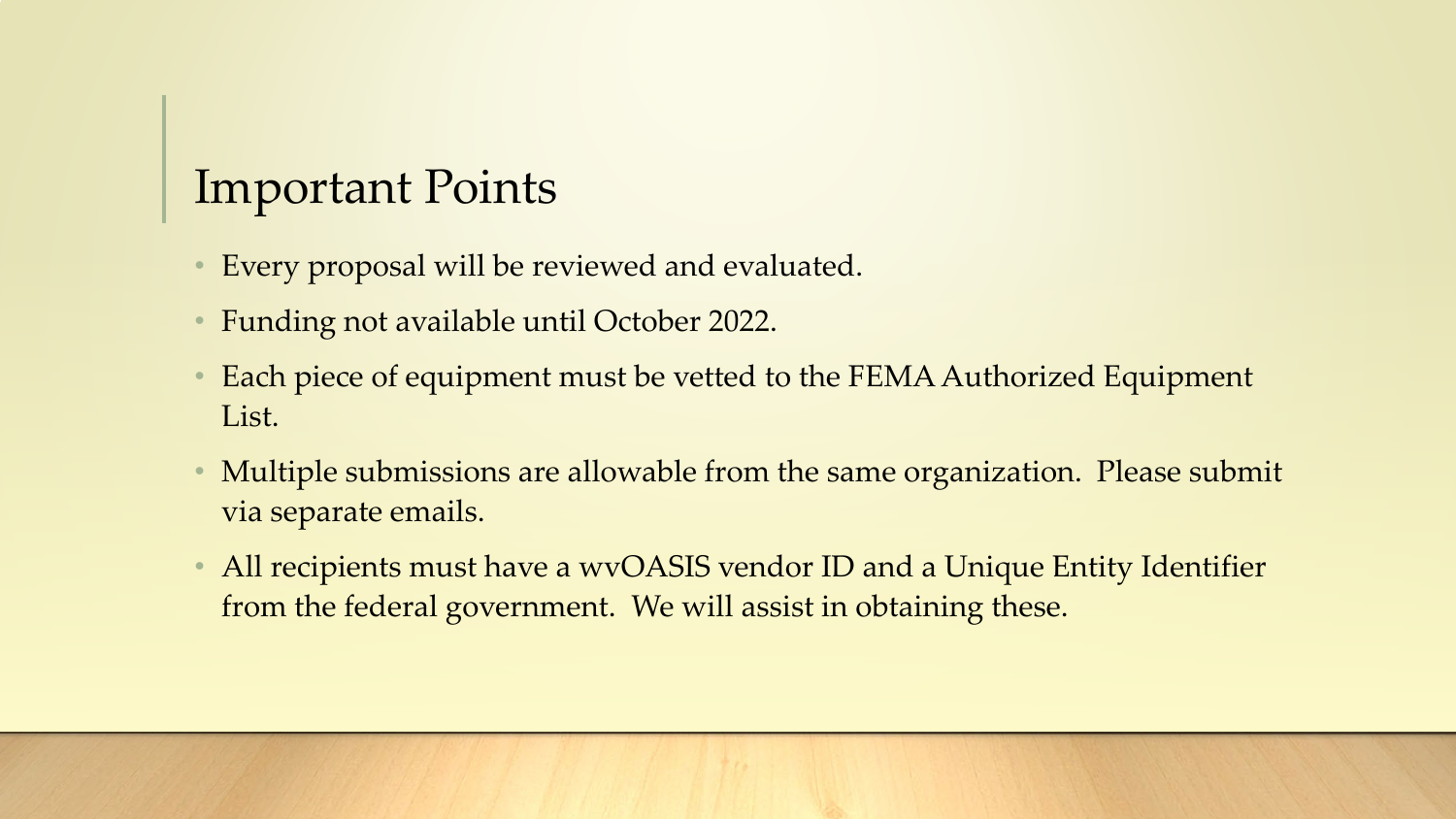# Updates

- The final FY 2022 HSGP guidance from FEMA has not been released.
- Regular updates including an FAQ will be posted on the WV EMD website under the Grants tab – Homeland Security Grant Program ([www.emd.wv.gov\)](http://www.emd.wv.gov/)
- If a submitted proposal needs updated to comply with the final federal guidance, we will work with the applicant. No one will be disqualified because FEMA modified the guidance in the middle of the process.
- As needed, we will schedule additional technical assistance sessions and extend the proposal submission deadline.